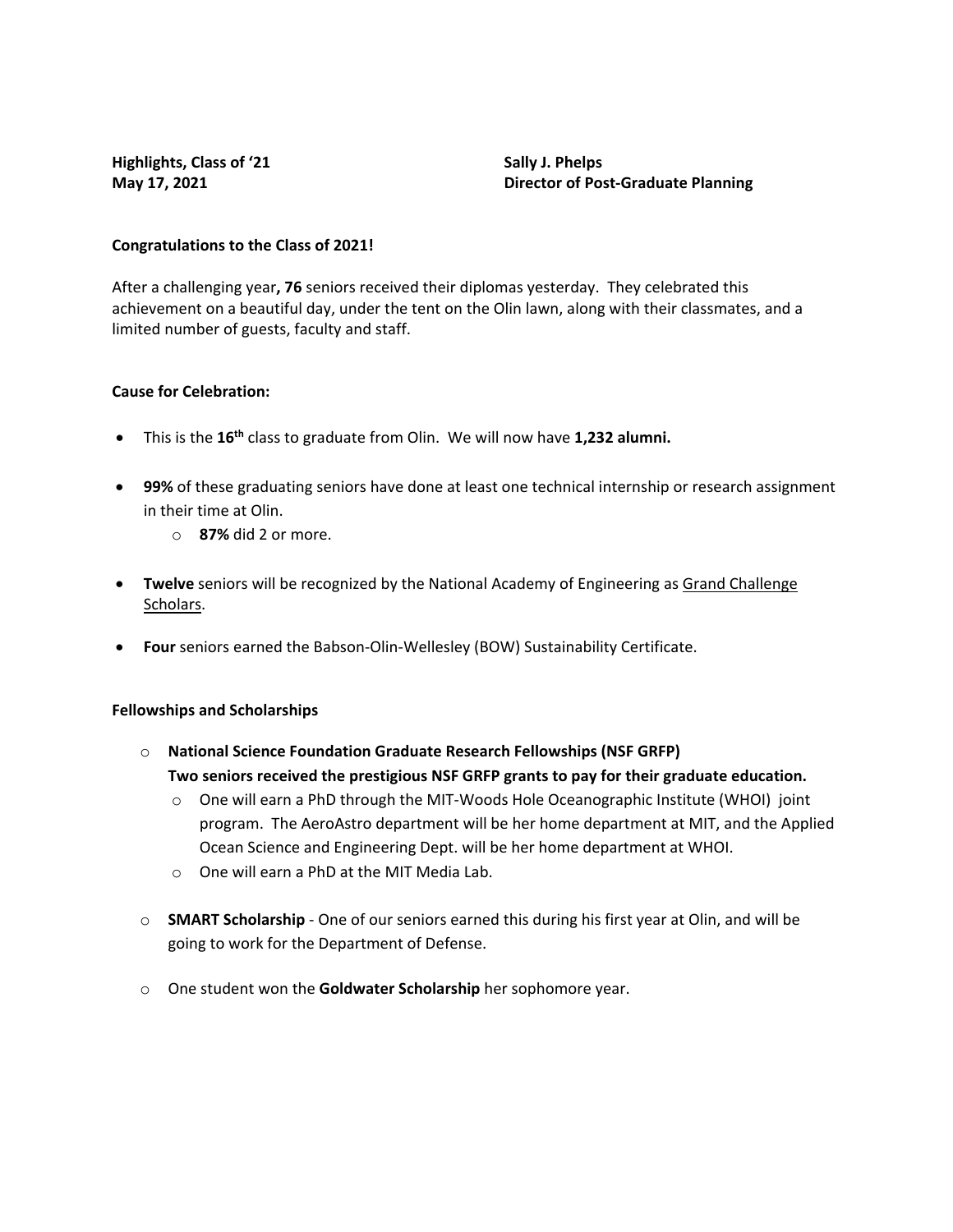#### **Employment**

**Ford (4) Facebook (2)**

While several grads are still interviewing or making final decisions, the Class of 2021 has done well!

o **43** graduates have jobs or are doing research. A few listed below will be contracting or doing internships.

**Johns Hopkins Applied Physics Lab (2) Microsoft (2) Spacex (2) Amazon Robotics Apple Apteryx Labs Auris Health (J&J) Cerebra Systems Cooper Perkins Global Foundations for Ocean Exploration Global Foundries Google GM Health Advances IXL Learning Jetoptera Mathworks Meter.com Natel Energy Prefix Shift Raytheon Southwest Research Institute SMART Scholar - DoD Spacex Tableau Software Teradyne Unruly Studios Vaxess Wise**

**A few other updates from seniors:**

- **Two will do research with professors at Olin this summer**
- **One is working on his own business (Prefix)**
- **One will hike the Pacific Crest Trail before finalizing employment in the fall**
- **One will work at a[n alpaca](https://nationalzoo.si.edu/animals/alpaca) farm this summer**